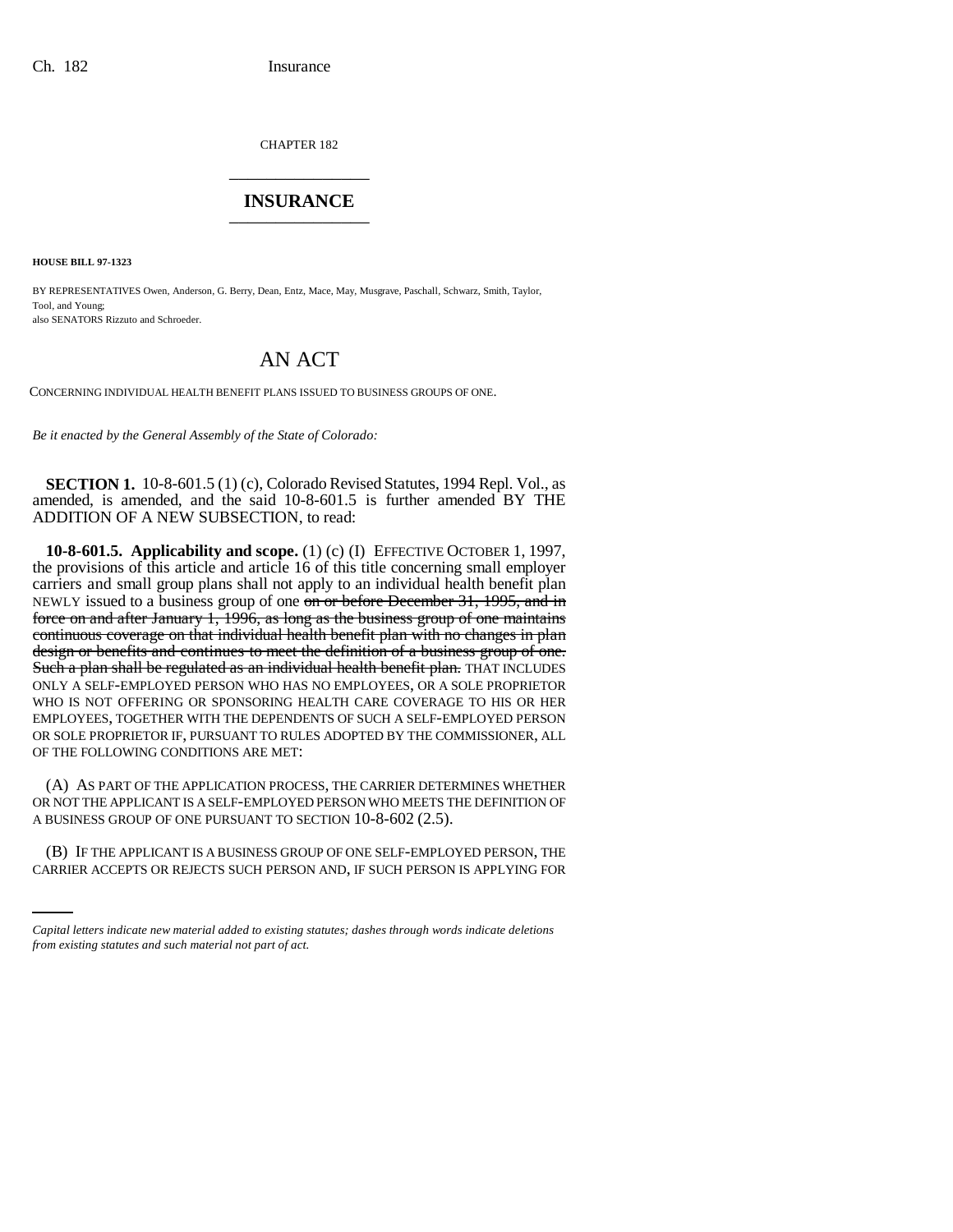Insurance Ch. 182

FAMILY COVERAGE, ACCEPTS OR REJECTS THE ENTIRE FAMILY UNLESS THE APPLICANT WAIVES COVERAGE FOR A FAMILY MEMBER WHO HAS OTHER COVERAGE IN EFFECT.

(C) FOR AT LEAST THE FIRST THREE YEARS AFTER THE INITIAL EFFECTIVE DATE OF THE POLICY, THE PERCENTAGE INCREASE IN RATES UPON RENEWAL FOR PLANS SOLD TO BUSINESS GROUPS OF ONE REMAINS THE SAME AS THE AVERAGE PERCENTAGE INCREASE IN RATES UPON RENEWAL FOR AN INDIVIDUAL HEALTH CARRIER'S ENTIRE BOOK OF INDIVIDUAL HEALTH BENEFIT PLANS SOLD TO BUSINESS GROUPS OF ONE IN COLORADO, EXCLUDING CHANGES ATTRIBUTABLE TO DEMOGRAPHICS.

(D) IF THE CARRIER REJECTS AN APPLICATION FOR A BUSINESS GROUP OF ONE SELF-EMPLOYED PERSON AND THE CARRIER DOES BUSINESS IN BOTH THE INDIVIDUAL AND SMALL GROUP MARKETS, THE CARRIER OFFERS TO ISSUE THAT GROUP A CHOICE OF COVERAGE UNDER THE SMALL GROUP BASIC OR STANDARD HEALTH BENEFIT PLAN PURSUANT TO THE RULES GOVERNING SMALL GROUP POLICIES.

(E) AS PART OF ITS APPLICATION FORM, AN INDIVIDUAL CARRIER REQUIRES A BUSINESS GROUP OF ONE SELF-EMPLOYED PERSON PURCHASING AN INDIVIDUAL HEALTH BENEFIT PLAN PURSUANT TO THIS SUBPARAGRAPH (I) TO READ AND SIGN A DISCLOSURE FORM STATING THAT, BY PURCHASING AN INDIVIDUAL POLICY INSTEAD OF A SMALL GROUP POLICY, SUCH PERSON GIVES UP WHAT WOULD OTHERWISE BE HIS OR HER RIGHT TO PURCHASE A BUSINESS GROUP OF ONE STANDARD, BASIC, OR OTHER HEALTH BENEFIT PLAN FROM A SMALL EMPLOYER CARRIER FOR A PERIOD OF THREE YEARS AFTER THE DATE THE INDIVIDUAL HEALTH BENEFIT PLAN IS PURCHASED, UNLESS A SMALL EMPLOYER CARRIER VOLUNTARILY PERMITS SUCH PERSON TO PURCHASE A BUSINESS GROUP OF ONE POLICY WITHIN SUCH THREE-YEAR PERIOD. THE DISCLOSURE FORM SHALL ALSO SHOW HOW THE BENEFITS OF THE INDIVIDUAL HEALTH BENEFIT PLAN BEING MARKETED DIFFERS FROM THE STANDARD HEALTH BENEFIT PLAN AND SHALL EXPLAIN THE DIFFERENCES BETWEEN HOW SMALL GROUP AND INDIVIDUAL HEALTH BENEFIT PLAN RATES ARE SET.

(F) THE APPLICATION TO BE FILLED OUT BY THE BUSINESS GROUP OF ONE SELF-EMPLOYED PERSON INCLUDES THE FOLLOWING CERTIFICATION TO BE SIGNED AND FILLED OUT BY A REPRESENTATIVE OF THE CARRIER: "I, [NAME OF REPRESENTATIVE], ACTING ON BEHALF OF [NAME OF CARRIER], CERTIFY THAT THE MARKETING AND SALE OF THIS INDIVIDUAL HEALTH BENEFIT PLAN COMPLIES WITH ALL OF THE PROVISIONS OF SECTION 10-8-601.5 (1) (c) (I), COLORADO REVISED STATUTES, CONCERNING THE SALE OF INDIVIDUAL COVERAGE TO A BUSINESS GROUP OF ONE. IF THIS IS NOT THE CASE, I UNDERSTAND THAT THIS PLAN MAY BE REGULATED AS A SMALL GROUP HEALTH PLAN.".

(G) BEFORE MARKETING OR SELLING INDIVIDUAL HEALTH BENEFIT PLANS TO BUSINESS GROUP OF ONE SELF-EMPLOYED PERSONS, AND ON OR BEFORE MARCH 1 OF EACH YEAR DURING WHICH IT MARKETS OR SELLS SUCH PLANS, THE INDIVIDUAL CARRIER PROVIDES TO THE COMMISSIONER DOCUMENTATION THAT IT MEETS THE CONDITIONS OF THIS SUBPARAGRAPH (I) AND SUBMITS DATA ON THE NUMBER OF BUSINESS GROUPS OF ONE COVERED.

(II) Nothing in this paragraph (c) shall preclude a business group of one from applying for small group coverage.